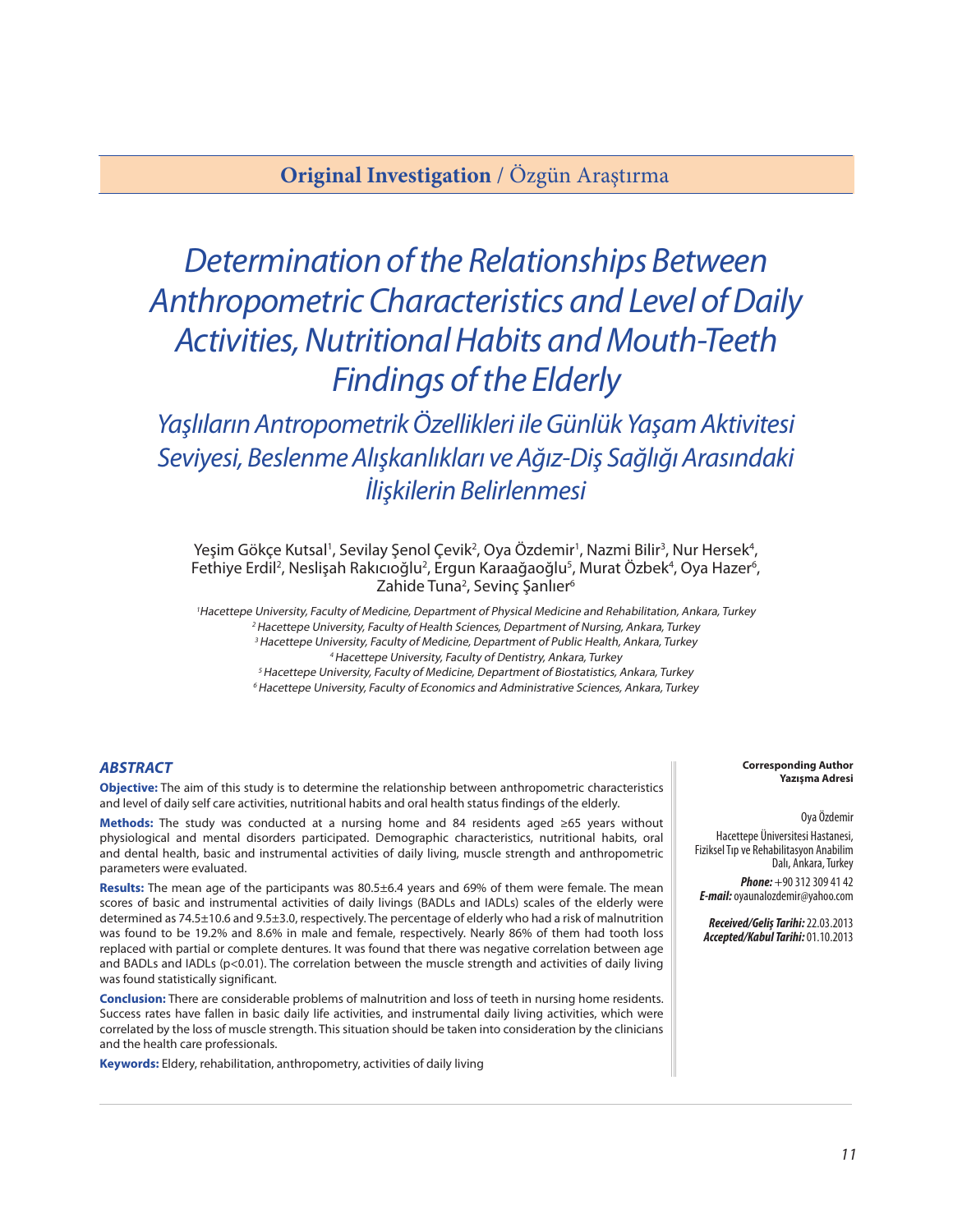### *ÖZET*

**Amaç:** Yaşlı bireylerin antropometrik özellikleri, günlük yaşam aktivite düzeyleri, beslenme alışkanlıkları ve ağız-diş sağlığı bulguları arasındaki ilişkileri saptamaktır.

**Yöntemler:** Bir huzurevinde yürütülen çalışmaya fizyolojik ve zihinsel problemi olmayan 65 yaş ve üstü 84 gönüllü alınmıştır. Demografik özellikleri, beslenme alışkanlıkları, ağız ve diş sağlığı bulguları, temel ve enstrümantal günlük yaşam aktiviteleri, kas kuvvetleri ve antropometrik parametreleri değerlendirilmiştir.

**Bulgular:** Katılımcıların yaş ortalaması 80,5±6,4 yıl olup %69'u kadındır. Yaşlı bireylerin temel ve enstrümantal günlük yaşam aktiviteleri ölçeklerinin ortalama puanları sırasıyla 74,5±10,6 ve 9,5±3,0 bulunmuştur. Malnütrisyon riski olan yaşlı bireylerin oranı sırasıyla erkeklerde ve kadınlarda %19,2 ve %8,6 bulunmuştur. Yaklaşık olarak %86'sında kısmi ya da tam diş protezi ile yerine konan diş kayıpları vardır. Yaş ile temel günlük yaşam aktiviteleri ve enstrümantal günlük yaşam aktiviteleri arasında negatif ilişki olduğu bulunmuştur (p<0,01). Kas kuvveti ile günlük yaşam aktiviteleri arasındaki ilişkinin ise istatistiksel olarak anlamlı olduğu saptanmıştır.

**Sonuçlar:** İleri yaşlardaki huzurevi sakinlerinde azımsanmayacak oranlarda malnutrisyon ve diş kayıpları saptanmıştır. Temel günlük yaşam aktivitelerinde ve enstrümantal günlük yaşam aktivitelerinde başarı oranlarının düştüğü ve kas kuvvetlerinde azalmanın da bu süreçte rol oynadığı dikkati çekmektedir. Bu durumun klinisyenler ve yaşlılara hizmet sunan sağlık profesyonelleri tarafından göz önüne alınması yararlı olacaktır.

**Anahtar sözcükler:** Yaşlı, rehabilitasyon, antropometri, günlük yaşam aktiviteleri

## **Introduction**

One of the most significant phenomena of the 21<sup>tst</sup> century has been aging population, that is to say the dramatic increase in the number and proportion of people aged 60 and above. In fact, the first quarter of the 21st century has often been called *The Age of Aging*. Even though the demographic transition was mostly viewed as a major concern of the more developed countries until recently, today it has also become a feature of many developing countries (1,2)**.** The increase in elderly population brings about not only physiological, but also psychological and social problems. The basic and instrumental activities of daily livings (BADLs, IADLs) of elderly are restricted mainly because of the physiological decline such as decrease in mass and strength of muscle and musculoskeletal disorders like degenerative joint diseases and osteoporosis (3).

Another health problem which increases with aging is malnutrition (1). There are many factors associated with malnutrition in elderly, including demographic, physical and psychosocial factors, eating and oral problems, low functional capacity, living alone, dementia and depression (4). It causes not only deterioration in the quality of life and functional capacity but also increases the infection risk, length of hospital stay and poor healing. Moreover, it is a predictor of morbidity and mortality. Therefore, it is important to identify elderly individuals nutritionally at-risk or who are malnourished in early stages of aging. A number of tools have been developed for the nutritional assessment of the elderly people (5). The Mini-Nutritional Assessment (MNA) has been recently used to provide a single and rapid assessment of nutritional status in elderly. This test includes objective and subjective parameters and identifies the risk factors

of malnutrition which have effect on nutritional status of the elderly. Thus, it permits early nutritional intervention and determining preventive and treatment strategies (6,7).

One of the major criteria of healthy ageing is maintaining a natural, healthy, functional dentition throughout life, which provides social benefits such as esthetics and comfort and biological benefits such as the ability to chew, taste and speak. However, oral health of the elderly people is far from optimal. The treatment needs are high due to edentulism, missing teeth, caries, periodontal diseases and tooth wear resulting in impaired oral functions (8-10). Therefore, professionally assessed treatment needs are very high among this age group.

Considering all of the mentioned factors, determining anthropometric data of the elderly people will affect their body health and motivation positively for each of the facilities put into service for them. Additionally, it will help them live peacefully and comfortably by reducing the risks of accidents and increasing the life quality (11).

Healthy life style-related conditions, quality of life and so on change with age. Hence, what seems to be an extraordinary achievement for this century will be one of the great challenges for the next: ensuring the quality of life of an elderly population. To maximize the level of functional independence in elderly individuals and comprehensive assessment are mandatory. Treatment and care must be planned based on information obtained from the assessment. The aim of this study is, therefore, to determine the relationship between anthropometric characteristics and level of daily self care activities, nutritional habits and oral health status findings of the elderly.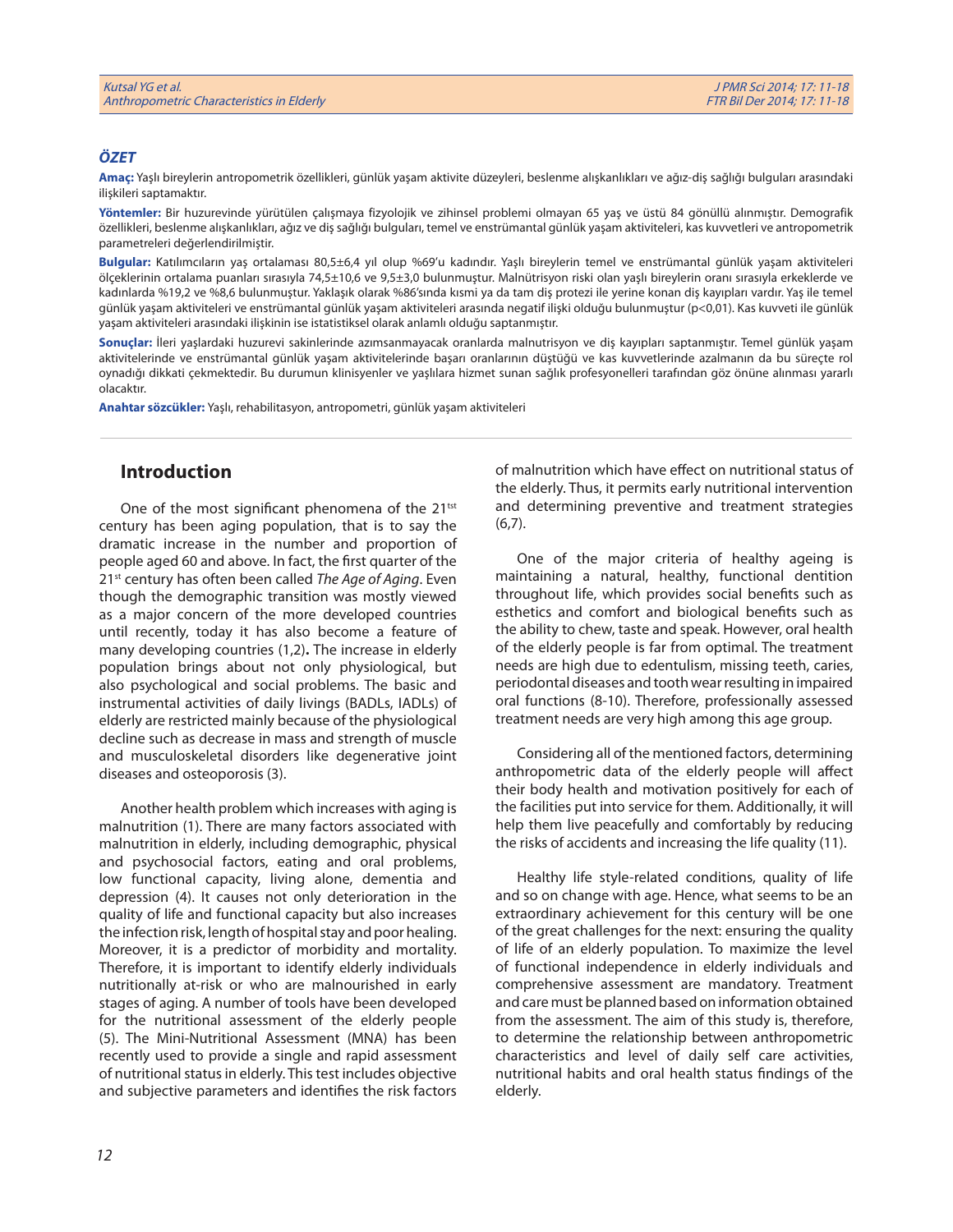## **Materials and Methods**

The study was approved by the ethics commitee of Hacettepe University. The study was conducted at a nursing home of the social security institution between June and October, 2010. Investigators interviewed the participants face to face in the meeting room (SŞÇ, ZT, NR, MÖ, OH, SŞ). Each interview and data recording took about 60 minutes. Informed written consents were taken from the participants in the study.

Eighty-four residents aged ≥65 years without psychological and mental disorders participated in the study. Demographic questionnaire form includes questions about age, sex, education status, occupation, marital status of the participants.

Height, weight, waist and buttocks circumference, midupper-arm circumference (MUAC) and calf circumference were evaluated as anthropometric measurement (12,13). The recommended waist circumference sex-specific cut-off points are 94 cm and 80 cm of men and women, respectively. Furthermore, 102 cm (men) and 88 cm (women) were determined as cut-off points for increased risk (14-16). Body Mass Index (BMI) of the elderly is categorized as 20-25=normal, 25-30=fatty, <20=slim, and >30=obese. Commander GripTrack was used to evaluate hand grip strength. Commander power track was used to evaluate wrist, elbow, and knee muscle strength. All these measurements were repeated three times and mean of the measurements were taken for reliable evaluations.

Basic and instrumental activities of daily livings scales were used for evaluation of elderly dependency level in activities of daily livings (ADLs). Basic activities of daily livings scale includes questions related to feeding, grooming, dressing, toileting, transferring, mobility, climbing up and down stairs. If elderly perform ADLs independently, he/she will take 10 points. If elderly perform ADLs with assistance, he/she will take 5 points. If elderly perform ADLs dependently, he/she will take 0 points. Increase in dependency decreases the points. Instrumental activities of daily livings scale includes questions related to telephone use, shopping, meal preparation, house cleaning, laundering and transportation. Increase in dependency decreases the points (17).

MNA was used to diagnose early malnutrition or malnutrition risk of the elderly (5). It was developed to be used for elderly living in their homes, hospitals and nursing homes (12,13,18). Using MNA for the elderly is also recommended by the European Society of Parenteral

and Enteral Nutrition (ESPEN) (13). The score of MNA is categorized as <17 malnourished, 17-23.5 at risk of malnutrition, and ≥24 no risk of malnutrition (12,19).

Finally, oral and dental health findings were recorded on oral and tooth examination tool. After the oral physical examination, teeth and oral health findings were evaluated.

The data were analyzed by using Statistical Package for Social Sciences (SPSS ) for Windows 11.5 statistical program. According to the type of data, arithmetic mean, median, standard deviation, minimum and maximum values, percentages were used for descriptive purposes. For normal distribution of quantitative data, comparison of two independent groups and significance test of the difference between the two means were used. Relationship between qualitative variables was analyzed by using Spearman's rho correlation coefficients. Wilcoxon Signed Ranks test and Student's t-test for independent samples were used to compare the anthropometrics, muscle strength, values and total tooth loss.

## **Results**

The mean age of the participants was 80.5±6.4 years. The demographic characteristics of them were listed in Table 1.

**Table 1. The demographic characteristics of the participants.**

| <b>Characteristics</b>  | <b>Number</b>  | $\frac{0}{0}$ |  |
|-------------------------|----------------|---------------|--|
| Age groups              |                |               |  |
| 65-74                   | 15             | 17.9          |  |
| 75-84                   | 50             | 59.5          |  |
| > 85                    | 19             | 22.6          |  |
| Gender                  |                |               |  |
| Male                    | 26             | 31.0          |  |
| Female                  | 58             | 69.0          |  |
| <b>Education status</b> |                |               |  |
| Illiterate-literate     | $\overline{2}$ | 2.4           |  |
| Primary school graduate | 17             | 20.2          |  |
| Middle school graduate  | 8              | 9.5           |  |
| High school graduate    | 27             | 32.1          |  |
| University graduate     | 30             | 35.7          |  |
| <b>Working status</b>   |                |               |  |
| Housewife               | 23             | 27.4          |  |
| Retired                 | 61             | 72.6          |  |
| <b>Marital status</b>   |                |               |  |
| Married                 | 10             | 11.9          |  |
| Single                  | 74             | 89.1          |  |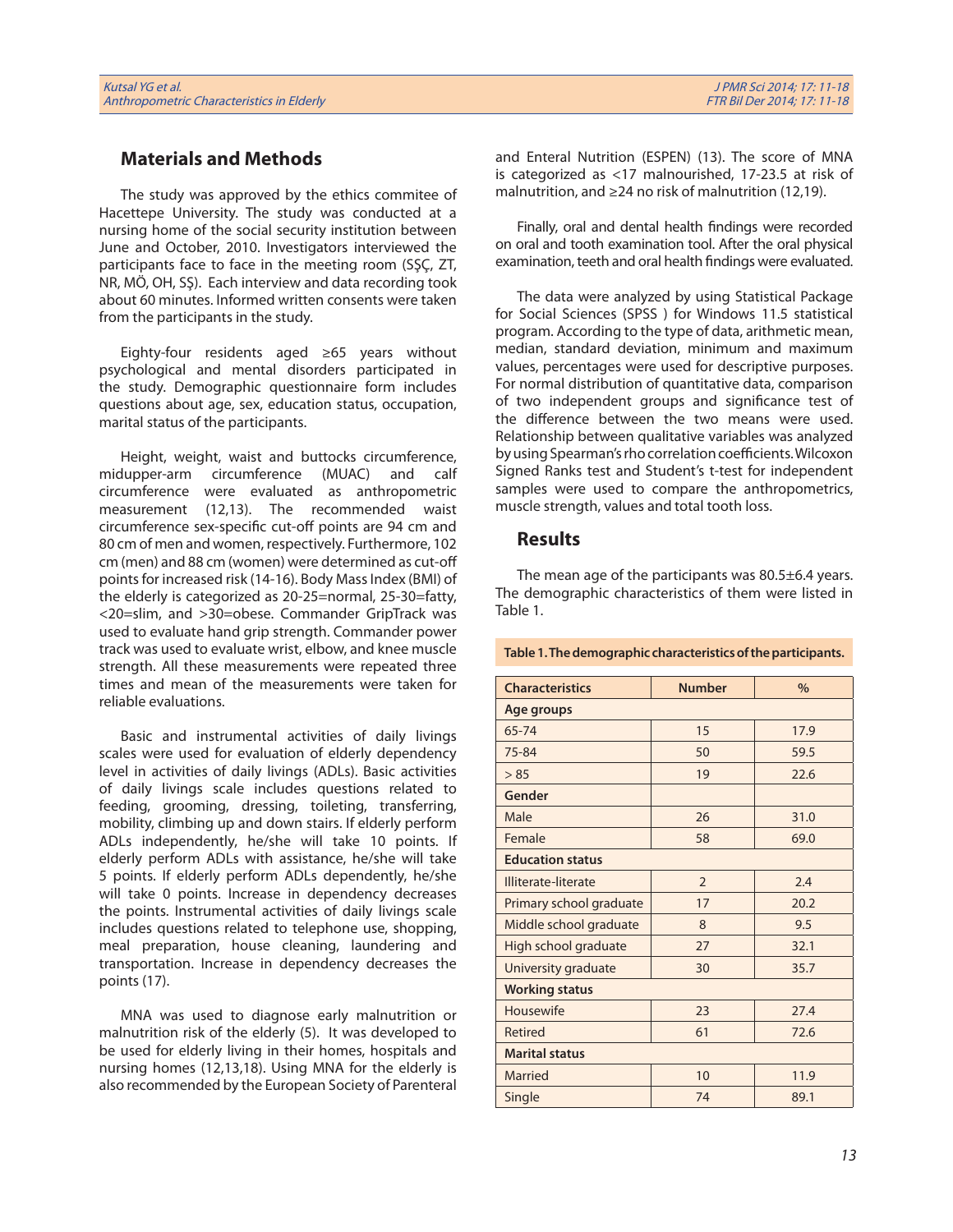#### **Anthropometric Measurements**

The anthropometric measurements of the elderly were given in Table 2. Most of the participants had BMI values between 25-29.9 kg/m2 (46.2% of males and 50.0% of females). BMI values were below 22 kg/m2 in 11.9% of the subjects and this percentage was higher in males than females (19.2% and 8.6%, respectively). Additionally, the percentages of waist circumferences > 102 cm for males and > 88 cm for females were found to be 46.2% and 96.6%, respectively.

#### **Muscle Strength**

Table 3 demonstrates the muscle strength of the participants. It was found that the mean values of right hand muscle strength, left wrist flexion, right wrist extension, right elbow flexion/extension, right knee flexion/extension

#### **Table 2. Anthropometric measurements of the elderly.**

muscle strength scores were higher than the contrary sites. All muscle strength measurements of the male elderly were higher than those of females (p<0.005).

#### *ADL, IADL*

The mean scores of ADL and IADL scales of the elderly persons were 74.5±10.6 and 9.5±3.0, respectively.

#### **Mini Nutritional Assessment**

The MNA of the participants according to age groups was given in Table 4. There was no malnourished elderly according to MNA. The percentage of the elderly having the risk of malnutrition was found to be higher in males than females (p=0.306). The age groups with the higher risk of malnutrition were >85 years in males and 65-84 years in females.

| <b>Anthropometric Measurements</b> | Male (n: 26)                     | Female (n: 58)                   |
|------------------------------------|----------------------------------|----------------------------------|
| <b>Weight-kg</b>                   | $75.4 \pm 14.06 (47.00 - 99.60)$ | $69.0 \pm 10.28$ (46.00-97.00)   |
| Height-cm                          | $163.7 \pm 8.23$ (153.4-180.0)   | $150.2 \pm 7.41 (126.0 - 169.0)$ |
| Body Mass Index-kg/m <sup>2</sup>  | 25.96±3.94 (17.06-33.06)         | 26.95±3.65 (18.87-36.92)         |
| Mid Upper Arm Circumference - cm   | $29.1 \pm 3.36$ (24.00-38.00)    | 30.3±3.59 (22.00-41.50)          |
| <b>Calf Circumference cm</b>       | 33.9±3.78 (27.00-41.50)          | 35.5±3.92 (27.00-47.00)          |
| <b>Waist Circumference - cm</b>    | $102.1 \pm 10.94$ (80.00-121.00) | 103.0±9.99 (78.50-135.00)        |
| Hip Circumference - cm             | 39.1±3.79 (32.00-47.80)          | 38.7±2.75 (32.60-45.60)          |
| <b>W/H Ratio</b>                   | $2.62 \pm 0.26$ (2.06-3.21)      | $2.67 \pm 0.25$ (2.24-3.81)      |

 *( ) Values in bracket means minimum and maximum values*

#### **Table 3. The muscle strength of the participants.**

| <b>Muscle Strength</b> | <b>Mean Score</b> ±SD<br><b>Median (min-max)</b><br>(right) | <b>Mean Score</b> ±SD<br>Median (min-max)<br>(left) | p value     |  |
|------------------------|-------------------------------------------------------------|-----------------------------------------------------|-------------|--|
| <b>Hand grip</b>       | 37.00±17.95                                                 | $34.94 \pm 17.20$                                   | $.002*$     |  |
|                        | 33.83 (14.67-117.33)                                        | 33.33 (8.00-99.33)                                  |             |  |
| <b>Wrist flexion</b>   | $100.76 \pm 30.36$                                          | $106.60 \pm 31.15$                                  |             |  |
|                        | 96.66 (33.33-223.33)                                        | 106.66 (36.67-196.67)                               | $,037*$     |  |
| <b>Wrist extension</b> | $66.71 \pm 32.08$                                           | $63.95 \pm 27.56$                                   | $,247**$    |  |
| <b>Elbow flexion</b>   | $122.31 \pm 48.15$                                          | $113.13 \pm 39.09$                                  | $.019*$     |  |
|                        | 117.50 (13.33-255.00)                                       | 101.66 (46.67-241.67)                               |             |  |
| <b>Elbow extension</b> | $95.89 \pm 37.23$                                           | $91.55 \pm 31.66$                                   | $,036*$     |  |
|                        | 91.66 (0.00-230.00)                                         | 84.16 (31.67-185.00)                                |             |  |
| <b>Knee flexion</b>    | $130.21 \pm 44.22$                                          | 128.69±47.46                                        |             |  |
|                        | 126.66 (38.33-250.00)                                       | 116.66 (50.00-365.00)                               | $,029*$     |  |
| Knee extension         | 98.40±30.81                                                 | $90.83 \pm 31.11$                                   | $,000^{**}$ |  |

*\* Wilcoxon Signed Ranks Test, \*\* T-test*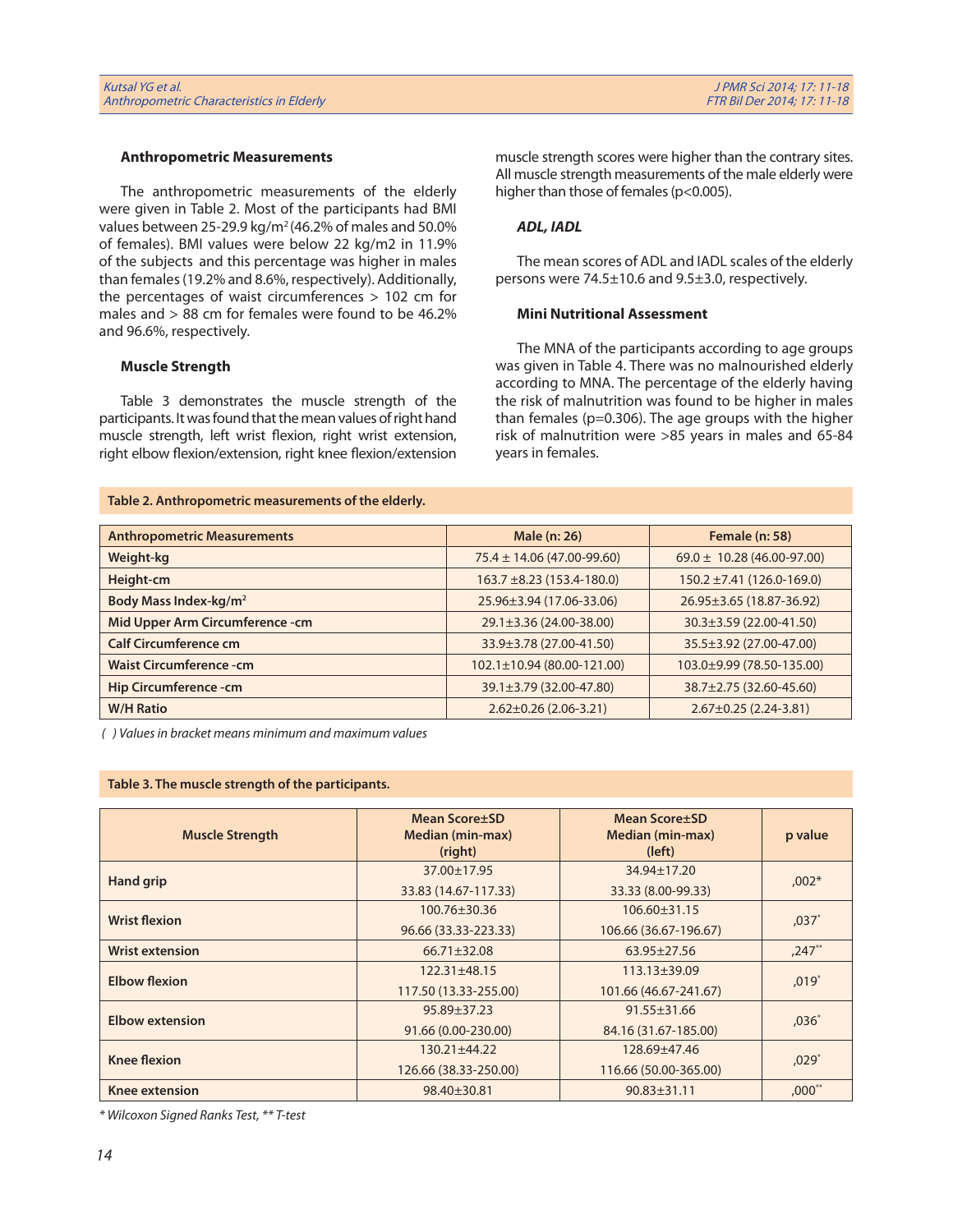|                   | <b>MNA</b> status          |               |                                 |                          |                          |                          |
|-------------------|----------------------------|---------------|---------------------------------|--------------------------|--------------------------|--------------------------|
|                   | Well-nourished $\geq$ 23.5 |               | At risk of malnutrition 17-23.5 |                          | Malnutrition $<$ 17      |                          |
| <b>Age Groups</b> | $\mathsf{n}$               | $\frac{9}{6}$ | $\mathsf{n}$                    | $\%$                     | $\mathsf{n}$             | $\%$                     |
| Male              |                            |               |                                 |                          |                          |                          |
| 65-74             | 3                          | 14.3          | $\overline{\phantom{a}}$        | $\overline{\phantom{a}}$ | $\overline{\phantom{a}}$ | $\qquad \qquad -$        |
| 75-84             | 14                         | 66.7          | 1                               | 20.0                     | $\qquad \qquad$          |                          |
| $>85$             | $\overline{4}$             | 19.0          | $\overline{4}$                  | 80.0                     | $\overline{\phantom{a}}$ | $\overline{\phantom{a}}$ |
| Total             | 21                         | 80.8          | 5                               | 19.2                     |                          |                          |
| Female            |                            |               |                                 |                          |                          |                          |
| 65-74             | 10                         | 18.9          | $\overline{2}$                  | 40.0                     | $\overline{\phantom{a}}$ | $\overline{\phantom{0}}$ |
| 75-84             | 33                         | 62.3          | $\overline{2}$                  | 40.0                     | $\overline{\phantom{a}}$ | $\overline{\phantom{0}}$ |
| $>85$             | 10                         | 18.9          | 1                               | 20.0                     | $\overline{\phantom{a}}$ | $\qquad \qquad -$        |
| <b>Total</b>      | 53                         | 91.4          | 5                               | 8.6                      |                          |                          |
| <b>Total</b>      | 74                         | 88.1          | 10                              | 11.9                     | $\overline{\phantom{a}}$ | $\qquad \qquad -$        |

## **Table 4. The mini nutritional assessment of the participants.**

**Table 5. The correlations between activities of daily living scores and age, anthropometric measurements, muscle strength, number of total tooth loss of the participants.**

|                                    | ADL scale r | IADL scale r |
|------------------------------------|-------------|--------------|
| Age                                | $-0.298$ *  | $-0.432$ *   |
| <b>Anthropometric Measurements</b> |             |              |
| Weight-kg                          | 0.059       | 0.056        |
| Height-cm                          | 0.096       | 0.028        |
| Mid Upper Arm Circumference - cm   | 0.133       | 0.150        |
| <b>Calf Circumference-cm</b>       | 0.060       | 0.111        |
| <b>Waist Circumference - cm</b>    | $-0.078$    | $-0.077$     |
| Hip Circumference - cm             | $-0.013$    | $-0.028$     |
| <b>W/H Ratio</b>                   | $-0.097$    | $-0.092$     |
| <b>Muscle Strength</b>             |             |              |
| <b>Right hand</b>                  | $0.472*$    | $0.374*$     |
| Left hand                          | $0.433*$    | $0.296*$     |
| Right wrist flexion                | 0.147       | 0.012        |
| Left wrist flexion                 | $0.220**$   | $-0.052$     |
| Right wrist extension              | $0.439*$    | $0.380*$     |
| Left wrist extension               | $0.472*$    | $0.322*$     |
| Right elbow flexion                | $0.352*$    | $0.266**$    |
| Left elbow flexion                 | $0.286**$   | $0.239**$    |
| Right elbow extension              | $0.438*$    | $0.416*$     |
| Left elbow extension               | $0.404*$    | $0.350*$     |
| Right knee flexion                 | $0.410*$    | $0.375*$     |
| Left knee flexion                  | $0.266$ **  | $0.245**$    |
| Right knee extension               | $0.277***$  | 0.166        |
| Left knee extension                | $0.389*$    | $0.239**$    |
| <b>Total Tooth Loss</b>            | 0.169       | 0.159        |

*\* p<0.01, \*\* p<0.05*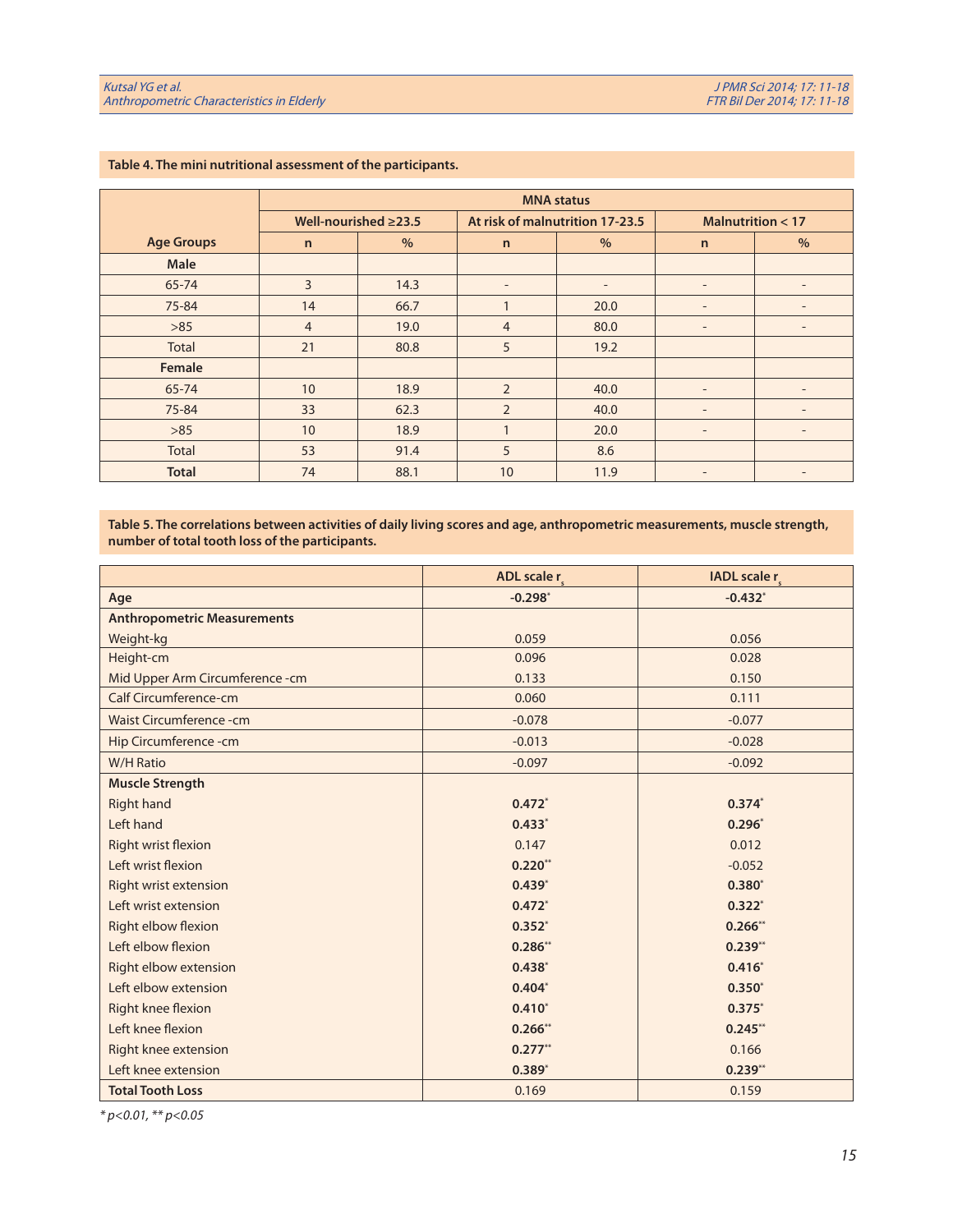#### **Oral and Dental Findings**

Two (2.4%) of the subjects had never brushed their teeth while one (1.2%) rarely brushed his/her teeth. Twenty-four (28.9% ) of the elderly brushed their teeth once, and fifty-six (67.5%) twice or more a day. Only seven (8.3%) of them had flossing and interdental brushing habits. Forty-seven (53.6%) of the subjects visited a dentist only when they had a problem. Twelve (14.6%) of them visited a dentist for yearly control checkups. Unexpectedly, twenty-three (27.4%) of them answered that it was more than ten years they had last visited a dentist. Seventy-two (85.7%) of the elderly had tooth loss replaced with partial or complete dentures. Forty-five (53.6%) had mandibular and fifty-five (65.5%) maxillary complete tooth loss. Seventy-two (85.7%) of the subjects had maxillary and seventy-one (84.5%) had mandibular removable dentures.

The correlations between activities of daily living scores and age, anthropometric measurements and number of total tooth loss of the participants were given in Table 5. It was found that there was negative correlation between age and ADLs and IADLs (p<0.01). The correlation between right/left hand, left wrist flexion, right/left wrist extension, right/left elbow flexion/ extension, right/left knee flexion/extension muscle strength and ADLs was found statistically significant. The correlations between right/left hand, right/left wrist extension, right/left elbow flexion/extension, right/left knee flexion, left knee extension muscle strength and IADLs were found statistically significant.

## **Discussion**

Functional impairment and chronic diseases lead to restriction and loss in several vital activities which cause increased disability with aging. The best way to assess the disability degree of the elderly is through evaluating the competence in performing daily activities of the elderly, who live alone or need assistance. In a study conducted among 1300 elderly people, it was found that 96.4% of them were independent in feeding, 96.3% in toileting, 96.2% in dressing, 94.4% in transfer indoor and 90.8% in bathing whereas they were dependent in some instrumental activities such as bill payment, bank withdrawals (26.8%), cleaning (26.2%), laundry (25.3%), cooking (24.3%) and shopping (23.7%) (20). In another study, it has been reported that while male elderly frequently had difficulties in running (50%), lifting (30.6%), standing (27.1%) and sitting (24.7%); female elderly had difficulties in running (67%), lifting (36.3%) and standing (33.1%) (21).

According to Mengi et al. (22) there is a 15% of muscle strength loss every decade in adults aged 50 and over. Muscle mass also decreases by 25-45% with increasing age. They found that hand grip and pinch strength in younger adults were significantly higher than the adults aged ≥65 years. In this study, it was also emphasized that faster decline in hand grip strength occurs after the age of 60. In a recent study, 17.2% and 26.2% of the elderly men and women, respectively, were classified as having low muscle mass. There was a significant association with age and the change from normal to middle to low muscle mass in both male and female. The prevalence of IADL disability also increased significantly as muscle mass decreased. Low muscle mass was significantly associated with IADL disability in men and women. Furthermore, middle muscle mass was significantly associated with IADL disability in women. This study revealed that low muscle mass, defined as a value 2 SD below the mean of young adults, had a significant association with IADL disability. Interventions to prevent age-related losses in muscle mass may be an effective strategy to prevent IADL disability among the elderly (23). In another study, a statistically significant difference between male and female elderly was found in the levels of activities of daily living. It has been reported that men are usually more independent than females in activities such as traveling by bus, walking a certain distance and shopping (24). Hand muscle strength by using dynamometer was measured in the individuals aged between 20 and 94 in a study conducted by Mathiowetz et al. A strong correlation was determined between age and hand muscle strength in this study and additionally, it was shown that hand muscle strength was higher in males than females as well as in right-handed than left-handed individuals (25). Relationship between hand grip, age and gender was tested in the study conducted by Werle et al. Results showed that grip increased with age; reached to the top in males aged between 34 and 39 and in females aged between 40 and 44; decreased with aging. However, hand muscle strength was higher in males (26).

After assessment of the muscle strength of our study population, it was found that right/left hand, right/left wrist, elbow, knee extension and flexion muscle strength scores of the male elderly persons were higher than those of females. In addition, the correlation between muscle strength and ADLs/IADLs was found statistically significant.

In our study, it was found that basic ADLs and IADLs scores of the elderly people aged 85 and over were lower. Due to increase in alterations of musculoskeletal system, degenerative joint diseases, osteoarthritis, osteoporosis, chronic diseases, visual disorders and the use of multi-drug in old age compared to other age groups, restrictions in activities of the elderly are seen more. Decrease in basic ADLs and IADLs of the elderly people is an expected result of this study.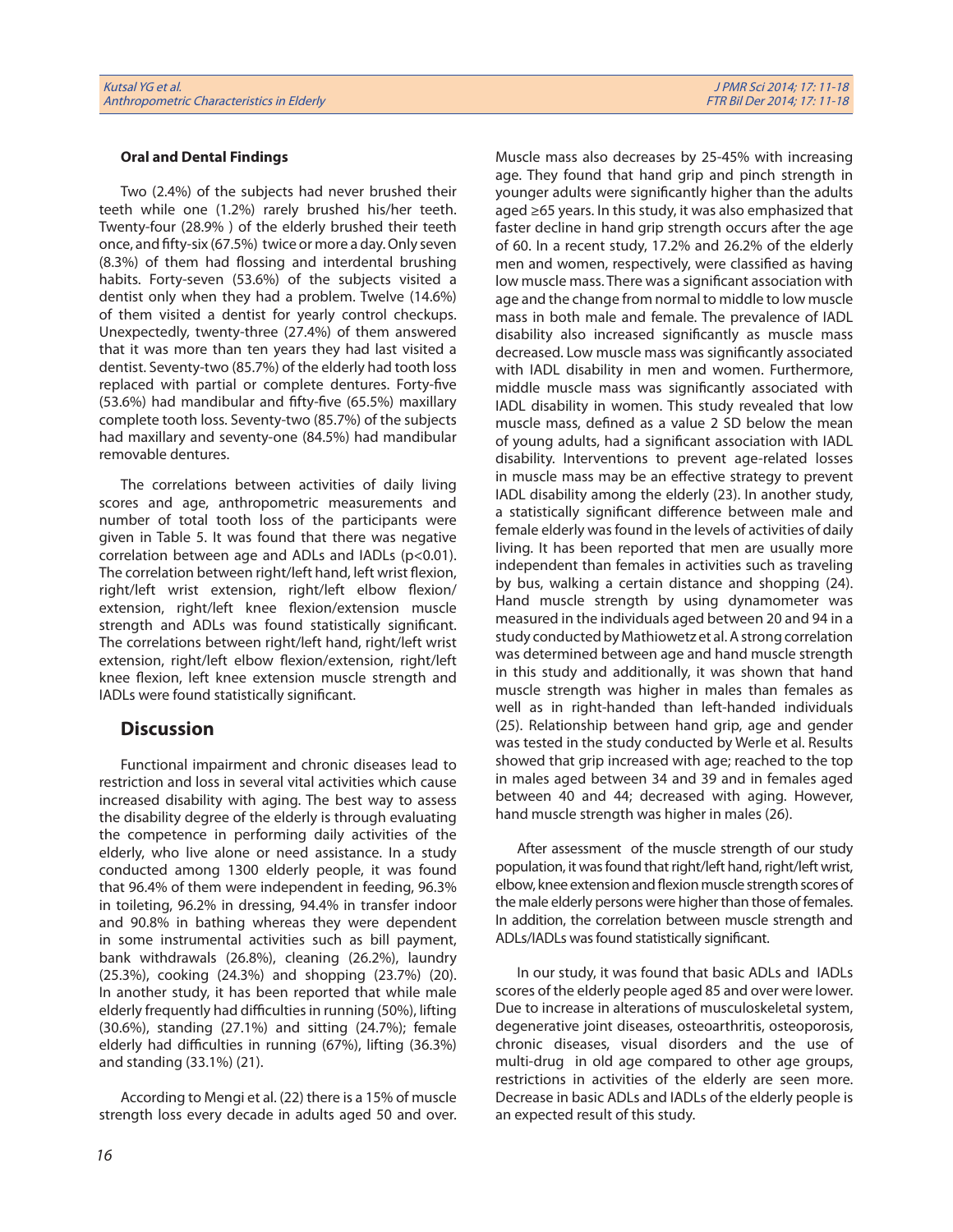Malnutrition is a common problem in elderly. Early stage symptoms of malnutrition are not specific, improve slowly and are confused with the symptoms of aging. Older people should be screened periodically for malnutrition or being at risk for malnutrition. Early screening and preventive intervention are important.

Anthropometric measurements are one of the parameters to assess nutritional status. Body weight, BMI, MUAC, waist circumference are used widely in elderly to evaluate nutritional status. In this study, body weight was found 75.4  $\pm$  14.1 kg in males, 69.0 ± 10.3 kg in females. Involuntary weight loss or gain is accepted as a sign of malnutrition in elderly. Therefore, body weight measurements are followed periodically (27). BMI was found to be  $25.96\pm3.94$  kg/m<sup>2</sup> in males and  $26.95\pm3.65$  kg/m<sup>2</sup> in females. BMI between 22-26 kg/m<sup>2</sup> are recommended for elderly. In this study, most of males and females were found to be between 25-29.9 kg/m2 BMI (46.2% and 50.0%, respectively). It was found that 19.1% of the elderly were overweight (BMI above 30 kg/m<sup>2</sup>). In older people, BMI lower than 22  $kg/m^2$  is accepted as risk threshold. It was found that 19.2% of males and 8.6% of females had  $<$ 22 kg/m<sup>2</sup> of BMI. Lower BMI is correlated with the decrease in functional capacity and increase in mortality (28,29).

 In these elderly, MNA score was found 17-23 and they had a risk of malnutrition. Also, it was found that there was a positive linear correlation between total MNA score and BMI (Sperman rho=0.335, p=0.002).

It is well known that with aging, fat free mass is decreasing while fat mass is increasing in body. The percentages of waist circumference above ≥102 cm in males and ≥88 cm females were 46.2% and 96.6%, respectively. Values above these cut-off points of waist circumference are accepted as a predictor of abdominal obesity and it is related with diseases such as diabetes, cardiovascular disease and cancer.

Also, there was no malnourished elderly in this study according to MNA score. Risk of malnutrition was found to be low (11.9%). This institution is a governmental one and has a dietitian, which may have effected these findings. In addition, the median values of ADLs and IADLs were found higher in well-nourished group, and anthropometric measurements of the well-nourished elderly were higher than those of the elderly having the risk of malnutrition except for height. Along with a sufficient and balanced nutrition, the provision of physical activity is important to protect and improve health as it sustains bone strength and provides muscle development.

In a study carried out in 2001 among elderly people aged 65 and over, it was reported that one out of five individuals with natural teeth had problems eating carrots, apples, beefsteaks and dried fruits (8). These foodstuffs cannot be consumed by full edentulous individuals with complete dentures; and that vegetable and fruit consumption is relatively lower in edentulous adults than among those who had preserved their natural teeth. Moreover, as the number of natural teeth increases, so does the chewing function perceived by the individual. Similarly, in 2001, another study carried out by Tosello et al. stated that the risk of developing gastrointestinal pathologies was significantly higher among patients with chewing dysfunction than among those who had natural teeth (30). Researchers concluded that chewing dysfunction leads to consumption of semisoft or soft foodstuffs or in other words low-fiber content food. However, results of studies conducted during the past two decades underline the importance of consuming fiber-rich products to prevent gastrointestinal disorders. Therefore, when tooth loss is inevitable, physical and psychological needs of the patient are met by wellfunctioning dentures, which also contribute to the maintenance of general health.

## **Conclusion**

Comprehensive Geriatric Assessment should be multidimensional and interdisciplinary. Diagnostic procedures should intend to determine not only medical but also their functional capabilities as well as their problems in elderly. Ageing itself does not influence life quality in a negative way. However, well-being of the aged population requires special precautions with all aspect of health and its determinant (31).

## **References**

- 1. Troisi J, Gokce Kutsal Y (Eds): Aging in Turkey, Hacettepe University Research and Application Center of Geriatrics Sciences-GEBAM and International Institute on Aging-INIA publication, Veritas Press, Malta 2006. p. 23-105.
- 2. Gokce Kutsal Y. Aging in Turkey. In: Palmore E, Whittington F, Kunkel SR (Eds): International Handbook on Aging. The Current Research and Developments, Greenwood Publishing Group, ABC CLIO Press, USA 2009 pp:579-92.
- 3. Blumenthal DE. Geriatric Rheumatology. In: Landefeld CS, Palmer RM, Johnson MAG, Jhonston CB, Lyons WL, editors. Current geriatric diagnosis and treatment. Lange Medical Books, San Francisco, 2004; pp:257-71.
- 4. Cereda E, Valzolgher L, Pedrolli C. Mini nutritional assessment is a good predictor of functional status in institutionalised elderly at risk of malnutrition. Clin Nutr 2008; 27: 700-5.